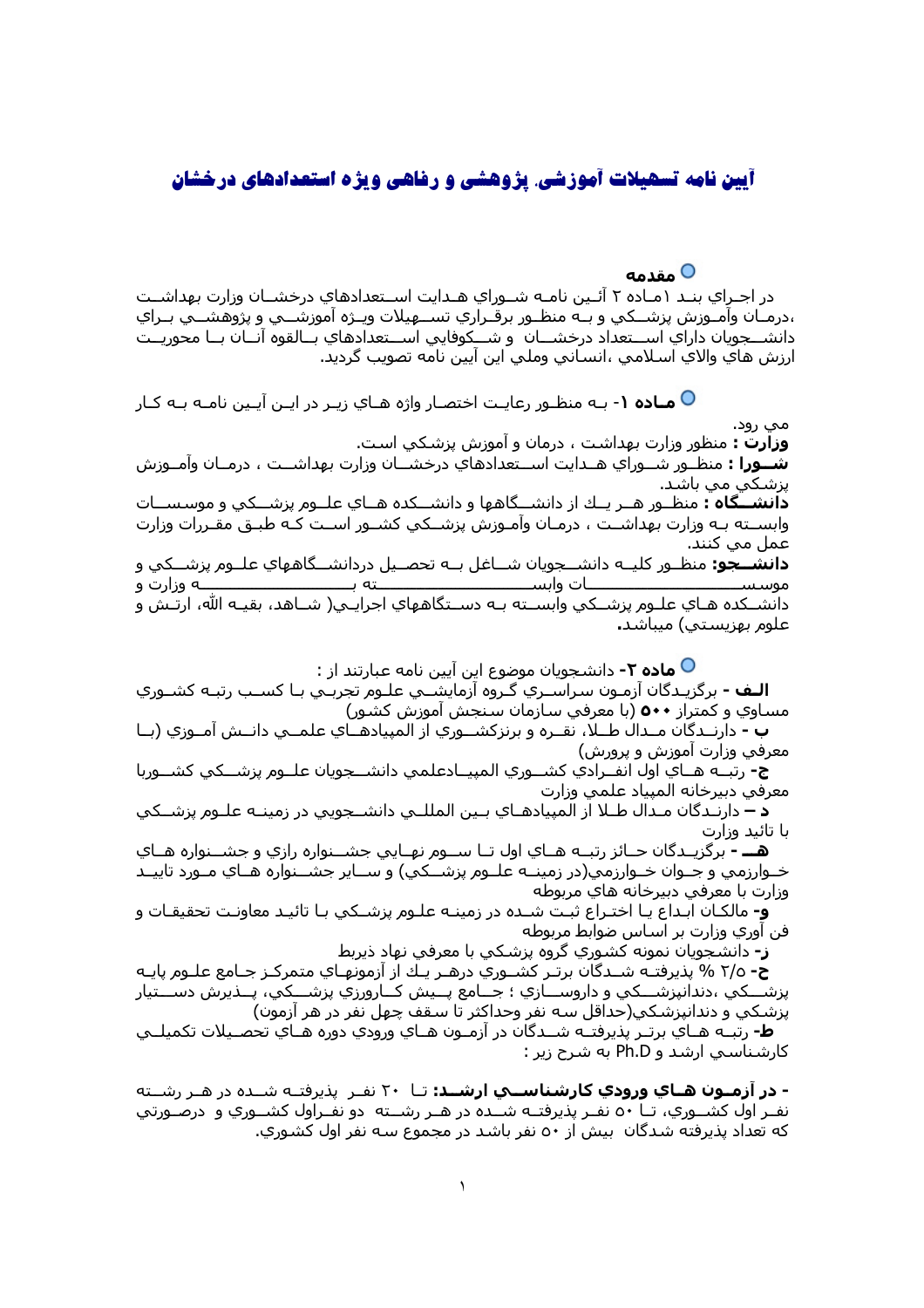- در آزمــون هــاي ورودي Ph.D : در صــورت شـــرکت حــداقل پنجــاه نفــر در آزمــون ورودي هــر رشــته تـا ۱۰نفـر پذیرفتـه شــده در هـر رشــته نفـراول ۲۰، ۱۱- ۱ نفـر پذیرفتـه شــده در هـر رشــته دو نفـراول و درصـورتي كــه تعــداد پذيرفتــه شـــدگان بــيش از ۲۰ نفــر باشـــد در مجمــوع ســـه نفراول .

**ک-** ۱% دانشــحویان برتـر هـر رشــته یـا ورودی مشــترك در هـر دانشــگاه در پایـان هـر ســال تحصـيلي(حـداقل پــك دانشــجو)بــه شــرط كســب حــداقل معــدل ١٨/٥بــراي دوره كــارداني ، حـداقل معـدل ۱۸ بـراي دوره کارشـناســي و بـراي مقـاطع بالاترکســب معـدل ۱۷يـا بيشــتر در ان سال تحصیلی .

ك- دانشــجويان پژوهشــگر برجســته بــه تاييــد شــوراي پژوهشــي دانشــگاه وبــر اســاس دســتور العملــي كــه از ســوي معاونــت تحقيقــات و فــن آوري وزارت تــدوين و بــه دانشـــگاهها ابلاغ مي شود.

**O مــاده ٣–** دانشــجويان واجــد شــرايط هــر يــك از بنــدهاي مـاده ٢ (بــه غيــر از بنـد ي )در مقـاطع کـارداني و کارشـناســي بايـد در کـل دوره معـدل بيشــتر از ١٧ و در مقـاطع کارشـناسـي ارشـد وبالاتردر کل دوره معدل بيشـتر از١٦ کسـب نمايند .

**تبصــره۱:** دانشــحویان واجــد شــرابط هــر بــك از پنــدهای مــاده ۲ در مقــاطع كــاردانی و کارشناســي کــه دو تــرم متــوالي يــا متنــاوب معــدل کمتــر از ١٦ و در مقــاطع کارشـناســـي ارشــد وبالاترکـه بـيش از دو تـرم متـوالي يـا متنـاوب معـدل کمتـر از١٥ کســب نماينـد مشــمول ایین نامه و تسـهیلات مربوطه نخواهند شـد.

**تبصــره۲:** شــرط معــدل مــذکور بایــد در کــل دوران تحصـیل خــواه قبــل یــا بعــد از شـــمول آیــین نامه حفظ شده باشد.

◘ مـــ**اده ٤-** دانشـــجوياني کـــه داراي حکـــم محکوميـــت قطعـــي از کميتـــه ـباطي دانشـــــــــــــگاه يــــــــــــــا هيئــــــــــــــت بــــــــــــــدوي تخلفــــــــــــات آزمـون هـا (مبنـي بـر تخلـف آموزشــي يـا اخلاقـي) باشــند مشــمول ايـن آيـين نامـه و تســهيلات مربوطه نخواهند شد.

**O مــاده ٥-** دانشـــجويان داراي اســـتعداد درخشــان هــر مقطــع تحصــيلي اعــم ازشاغل بـه تحصـيل و يـا فـارغ التحصـيل مجازنـد فقـط يـك نوبـت قبـل از انجـام خـدمت ســربازي و طرح نيروي انسـاني در ازمون ورودي مقطع بالاتر شـركت نمايند.

میاده ۲- حــداکثر۱۰ درصــد از ظرفیــت پــذیرش مــازاد در هــر رشـــته بــه  $\mathbf O$ دانشـــجويان داراي اســـتعداد درخشـــان دوره روزانـــه مقـــاطع مختلـــف تخصــيص داده مـــي شــود.جـهـت اســتفاده از ايــن ســهميه شــركت در آزمــون و كســب حــداقل ۹۰ درصـد نمــره اي كه اخرين نفر گزينش ازاد رشـته/محل مربوطه به دسـت اورده اسـت لازم ممي باشـد .

**تبصـره۱:** جايـابي و پـذيرش دانشــگاهي دانشــجوياني كـه حـد نصـاب لازم را كســب نمـوده اند توسط دبيرخانه هاي تخصصي مربوطه صورت مي گيرد.

**تبصــره٢ :** بــراي اســتفاده از ســهميه مازادكســب حــداقل امتيــاز از حيطــه هــاي آموزشــي ، پژوهشــي ،فـردي و اجتمـاعـي لازم اســت کـه بـالاترين امتيـاز کســب شــده مــلاك عمـل خواهــد ىەد.

**تبصـره٢:** چگـونگي محاســبه امتيـازات فـوق الـذکر در شــيوه نامـه اي کـه توســط دبيرخانـه هاي برگزار كننده آزمون تدوين شده است ارائه خواهد شد.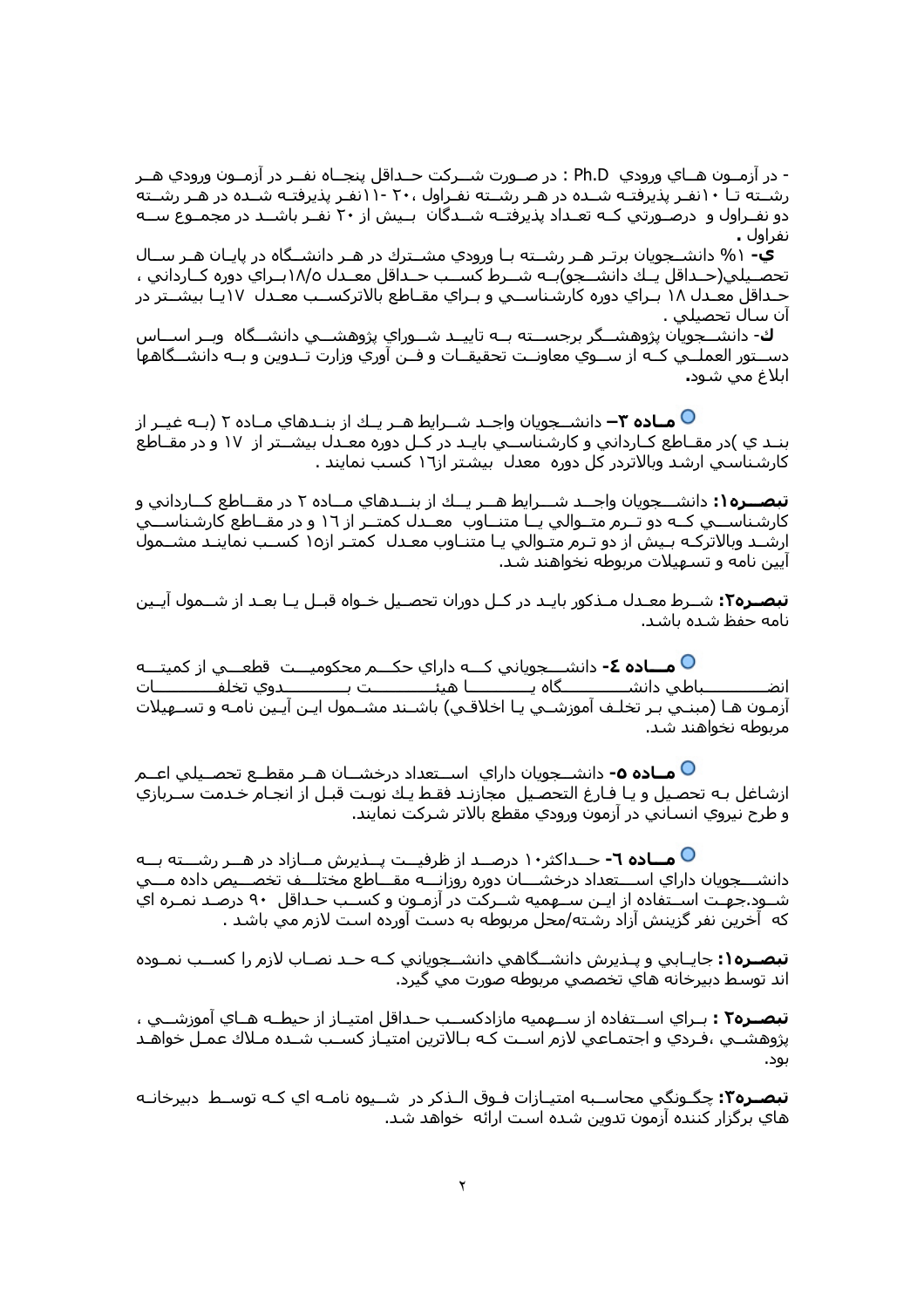**تبصـره ٤:**دانشــجويان مشــمول ايـن مـاده مــي تواننـد فقـط يـك مرتبـه مشــروط بـر اينكـه بـيش ــــــــــــــان ــــال از زمـــــــ از دو ســـ فارغ التحصيلي آنها نگذشته باشد از اين تسهيلات بهره مند گردند.

**O مــاده V-**دانشـــجويان مشـــمول ايــن آيــين نامــه (بــه اســـتثناي دانشـــجويان مقـاطع Ph.D و تخصصـي) مـي تواننـد طـرح نيـروي انســاني خـود را درســازمان هـا ومراكـز آموزشــــــي، پژوهشـــــــي، درمـــَـــاني ويـــــا مـــــديريتي مـــــُـرتبط بـــــا دانشــــــگاه هــــــاي<br>علــوم پزشـــكي يــا وزارت بهداشـــت ،درمــان وآمــوزش پزشـــكي بگذراننــد مشــروط بــر اينكــه سـازمان هاي فوق به خدمات آنان نياز داشـته باشـند.

**O مـــاده٨-** دانشـــجويان داراي اســـتعداد درخشـــان دوره دكتـــراي حرفـــه اي مجازنـد در صـورت داشــتن حـداقل معـدل ۱۷ در دو نیمســال تحصـیلي و تائیـد اســتاد مشــاور بطـور همزمـان در يکـي از رشــته هـاي کارشـناســي يـا MPH دانشــگاههاي کشــور در همـان شـهر محل تحصيل رشـته اول به تحصيل ادامه دهند.

**تبصــره۱:** دانشــجو پــس از ورود بــه رشـــته دوم مــي بايســت واحــدهاي درســـي از هــر دو رشــته را بـه نحـوي اخـذ نمايـد كـه در مـدت مجـاز تحصـيل در رشــته اول ، هـر دو رشــته را بـه يابان رساند.

**تبصــره٢**: دانشــجويان مشــمول ايــن آيــين نامــه در مقطــع دكتــري حرفــه اي مــي تواننــد از تســـهیلات MD-Ph.D در حــین تحصــیل رشـــته اول اســـتفاده نماینــد.ارائــه ایــن تســـهیلات بــر اسـاس ضوابط مصوب مربوطه در شـوراي عالـي برنامه ريزي خواهد بود.

**O مــاده ۹-** بــه منظــور هــدايت فعاليتهــاي آموزشـــي و پژوهشـــي دانشـــجويان داراي اســتعداد درخشــان ونظـارت بــر آنهـا، دانشــگاه يكــي از اعضـاي هيئــت علمــي ترجيحــاً داراي مرتبه استادياري به بالا را بعنوان استاد مشاوردانشجو تعيين مي نمايد.

**○ مــاده ١٠-** دانشـــجوي داراي اســـتعداد درخشـــان مـــي توانــد بــه پيشـــنهاد دفتــر اســـتعدادهاي درخشـــان دانشـــگاهها و تائيـــد معاونــت آموزشـــي دانشـــكده دروس عمــومي را بطــور غيرحضــوري بگذرانــد. ايــن دروس جـــزء حـــد نصــاب واحـــدهاي درســــي دانشجودر آن نیمسال تحصیلی منظورنمپ گردد.

**تبصــره١ :** زمــان دادن امتحــان ابتــداي نــيم ســال تحصــيلي و كســب حــداقل نمــره ١٤ بــه عنوان شرط قبولي لحاظ شود.

**تبصـــره٢ :** در خصـــوص دروس معـــارف اســــلامي دانشــــجويان داراي اســـتعداد درخشــــان حـداکثر دو عنـوان از مجمـوع ٦ عنـوان دروس مـذکور ویـا حـداکثر٤ واحـد از ١٢ واحـد فـوق را مـي تواننـد بـه انتخـاب خـود وبـا امتحـان ابتـداي نيمســال تحصـيلي و بـدون شــركت در كـلاس یا هماهنگی گروه معارف اسلامی دانشگاه یگذرانند.

**O مــاده ۱۱-** دانشـــجوي داراي اســـتعداد درخشــان ميتوانــد در هــر نيمســال تحصـيلي بـه پيشــنهاد اســتاد مشــاور و تائيـدمعاونت آموزشــي دانشــكده مربوطـه حـداكثر تـا ۲۷ واحد درسپي را پگذراند.